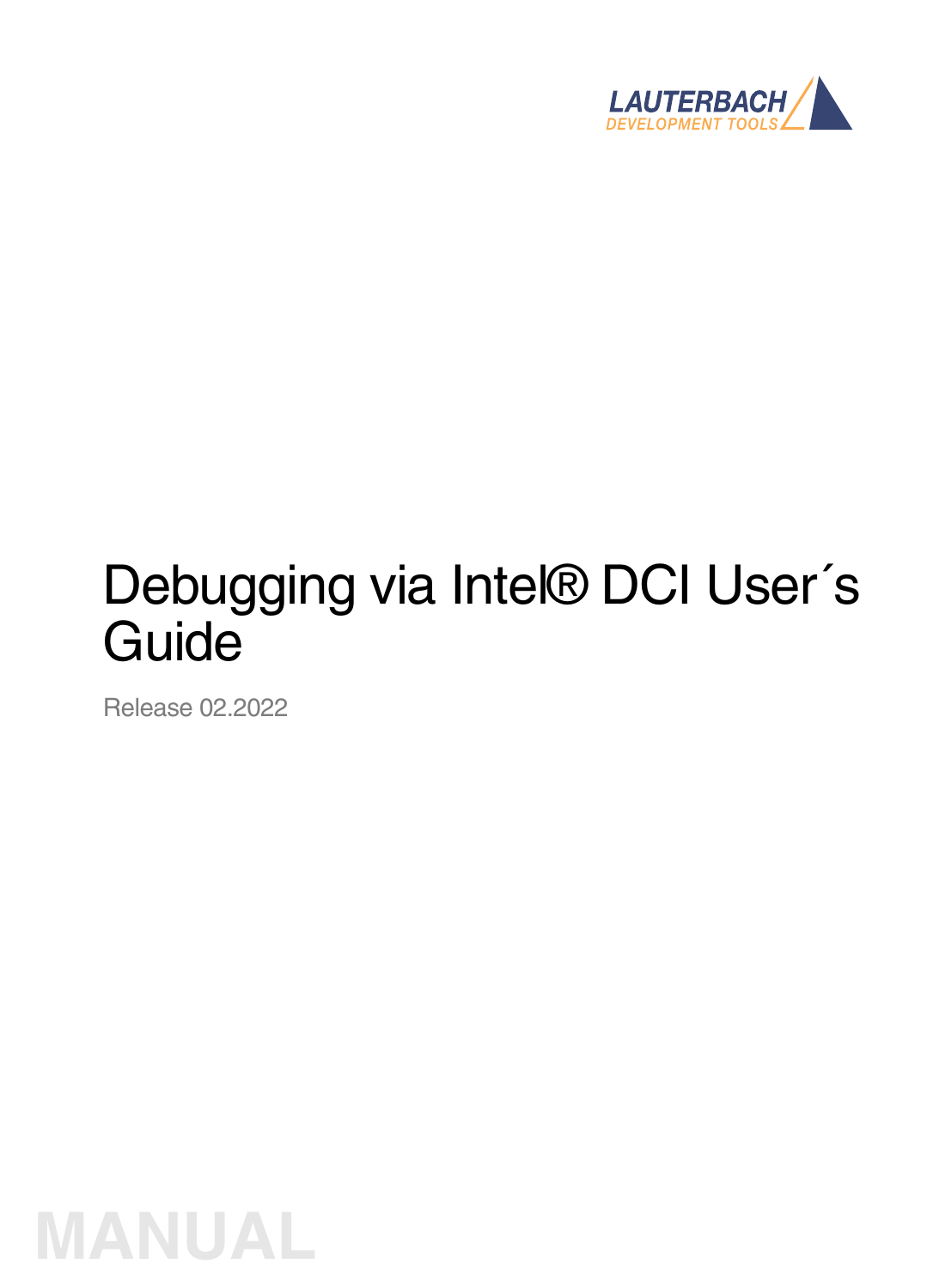<span id="page-1-0"></span>

| TRACE32 Online Help                                           |                                                    |    |
|---------------------------------------------------------------|----------------------------------------------------|----|
| <b>TRACE32 Directory</b>                                      |                                                    |    |
| <b>TRACE32 Index</b>                                          |                                                    |    |
|                                                               |                                                    | ▱  |
|                                                               |                                                    | r  |
|                                                               |                                                    | 1  |
|                                                               |                                                    | 4  |
| 4-wire DCI OOB                                                |                                                    | 4  |
| <b>DCI OOB Hardware</b>                                       |                                                    | 6  |
| DCI DbC                                                       |                                                    | 7  |
| <b>Target System Requirements</b>                             |                                                    | 8  |
| <b>Related Documents</b>                                      |                                                    | 8  |
|                                                               |                                                    | 9  |
| Prepare Your Target                                           |                                                    | 9  |
| Connecting to an Intel® SoC using DCI OOB                     |                                                    | 9  |
| Connecting to an Intel® Client or Server System using DCI OOB |                                                    | 10 |
| Connecting to an Intel® SoC using DCI DbC                     |                                                    | 11 |
| Connecting to an Intel® Client or Server System using DCI DbC |                                                    | 12 |
|                                                               |                                                    | 13 |
| DCI error: no response to connect pattern                     |                                                    | 13 |
| Could not stop the target                                     |                                                    | 13 |
| <b>Target Power Fail</b>                                      |                                                    | 13 |
|                                                               |                                                    | 14 |
| <b>DCI</b>                                                    | Commands to configure the Intel® DCI trace handler | 14 |
| <b>DCI.DESTination</b>                                        | Set trace destination                              | 14 |
| DCI.ON                                                        | Enable trace handler                               | 14 |
| DCI.OFF                                                       | Disable trace handler                              | 15 |
| SYStem.DCI                                                    | Intel® DCI specific SYStem commands                | 16 |
| SYStem.DCI.Bridge                                             | Select DCI bridge                                  | 16 |
| SYStem.DCI.BssbClock                                          | Configure DCI OOB clock rate                       | 16 |
| SYStem.DCI.CKDIrouting                                        | Routing of the CK and DI signals                   | 17 |
| SYStem.DCI.DisCONnect                                         | Force DCI disconnect                               | 17 |
| SYStem.DCI.DOrouting                                          | Routing of the DO signals                          | 18 |
| SYStem.DCI.PortPower                                          | <b>Configure VBUS</b>                              | 19 |
| SYStem.DCI.TimeOut                                            | Configure timeouts of internal operations          | 20 |
|                                                               |                                                    | 21 |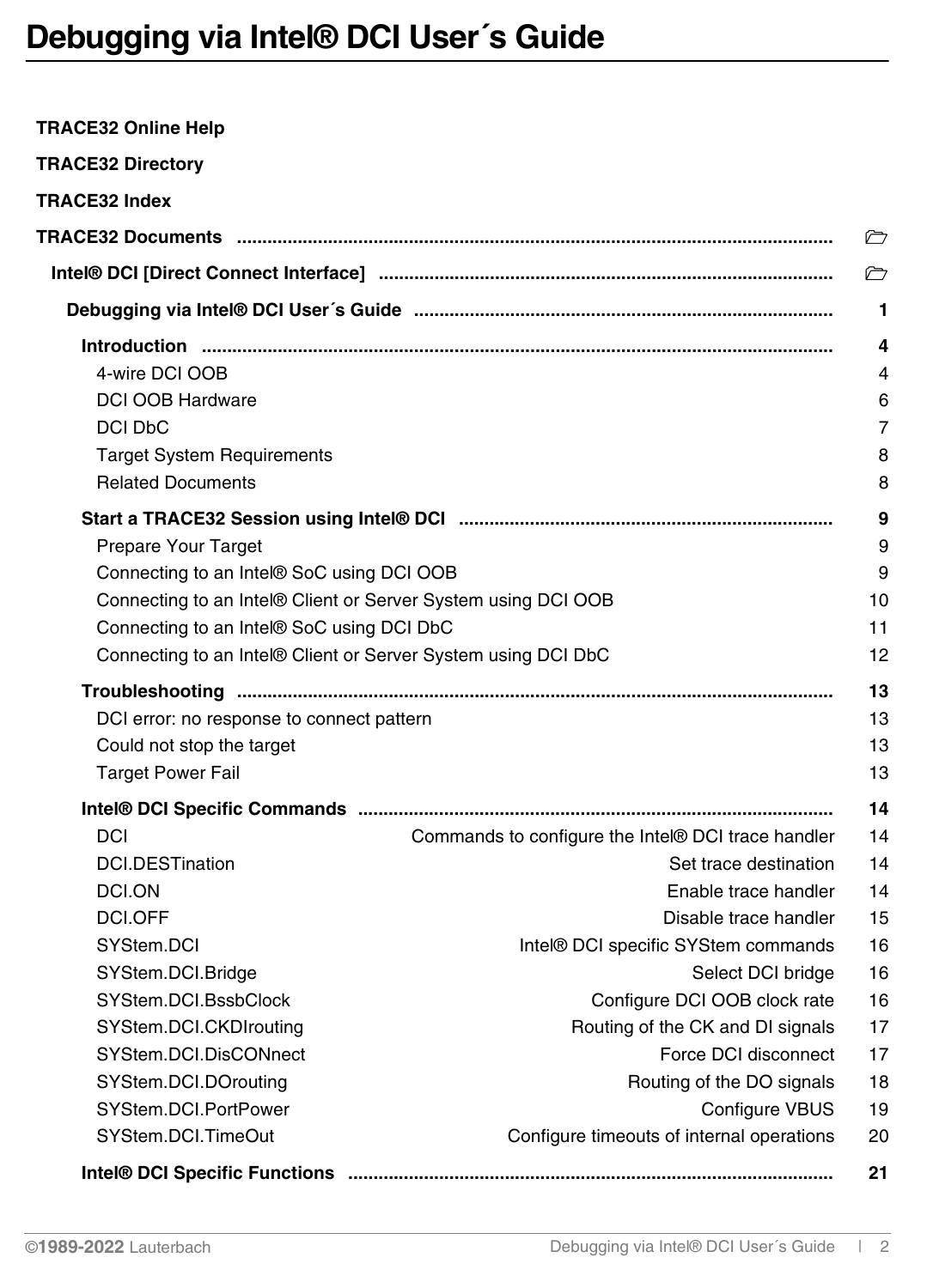**In This Section** 21 SYStem.DCI.Bridge() example 21 currently selected DCI bridge 21

SYStem.DCI.TIMEOUT() Timeouts of internal operations 22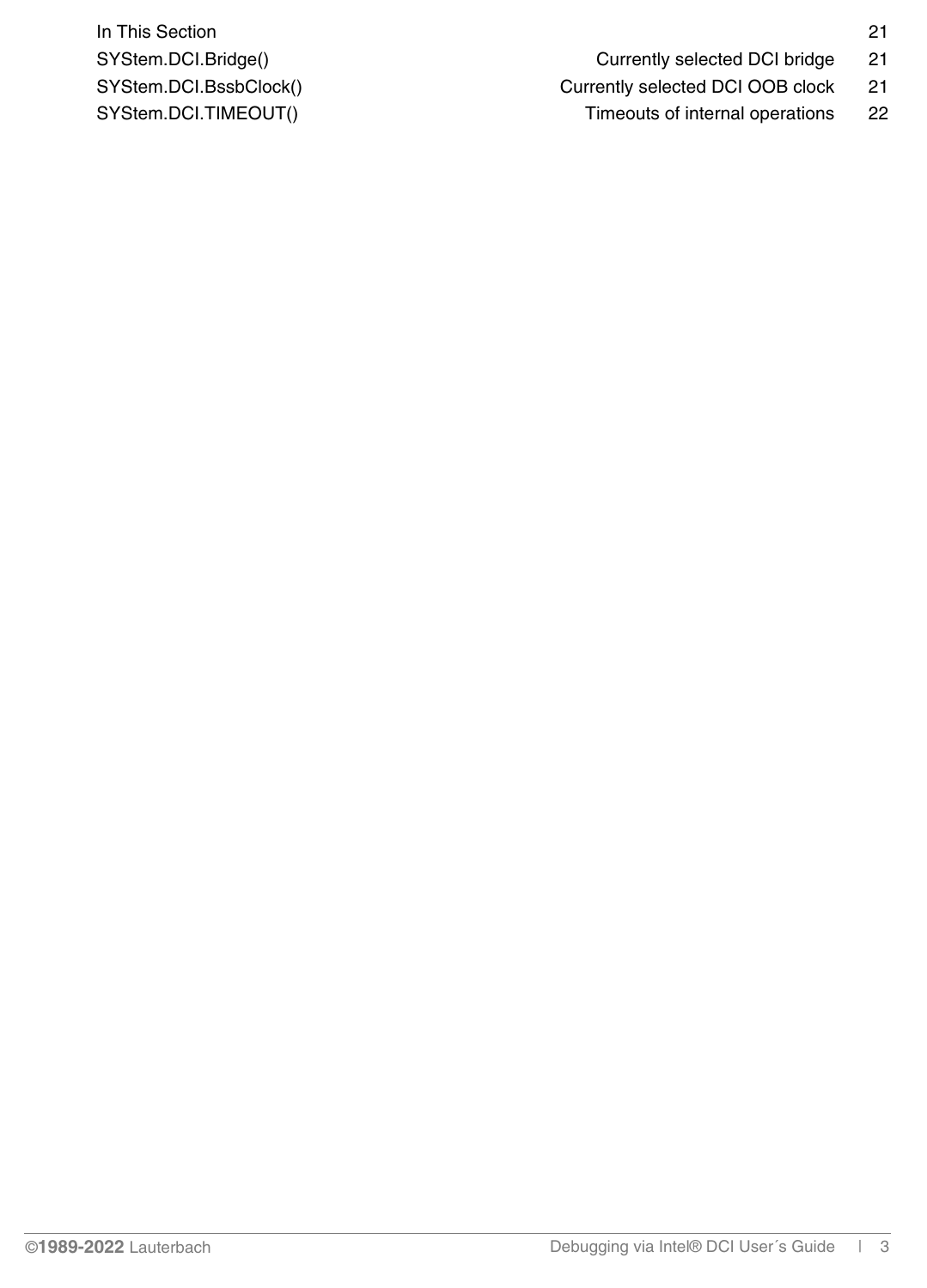**Version 09-Mar-2022**

# <span id="page-3-0"></span>**Introduction**

The Intel<sup>®</sup> Direct Connect Interface (DCI) allows debugging of Intel<sup>®</sup> targets using the USB3 port. The technology supports debugging via the USB Stack (DCI DbC) as well as a dedicated protocol using a USB3 connector only (DCI OOB).

### <span id="page-3-1"></span>**4-wire DCI OOB**

DCI OOB uses a special protocol on the USB3 pins. This makes the mode independent of the actual USB implementation on the target board. This allows debugging of cold boot scenarios, reset flows, and sleep states.



The figure above illustrates a typical setup. A Power Debug Module with a CombiProbe and a Whisker Cable DCI OOB (LA-4515) [**A**] is connected to the debug host running TRACE32 PowerView. On the target side the Whisker Cable DCI OOB connects to a USB port of the target system using a short USB cable [**B**].

TRACE32 sends DCI commands encoded in the DCI OOB protocol to the target system. In the target system the commands are decoded by the OOB module and forwarded to the DCI module where they are translated to JTAG sequences. These JTAG sequences allow to access the internal TAP of the SoC/PCH as well as externally connected JTAG devices (e.g., the CPU of a client or server system).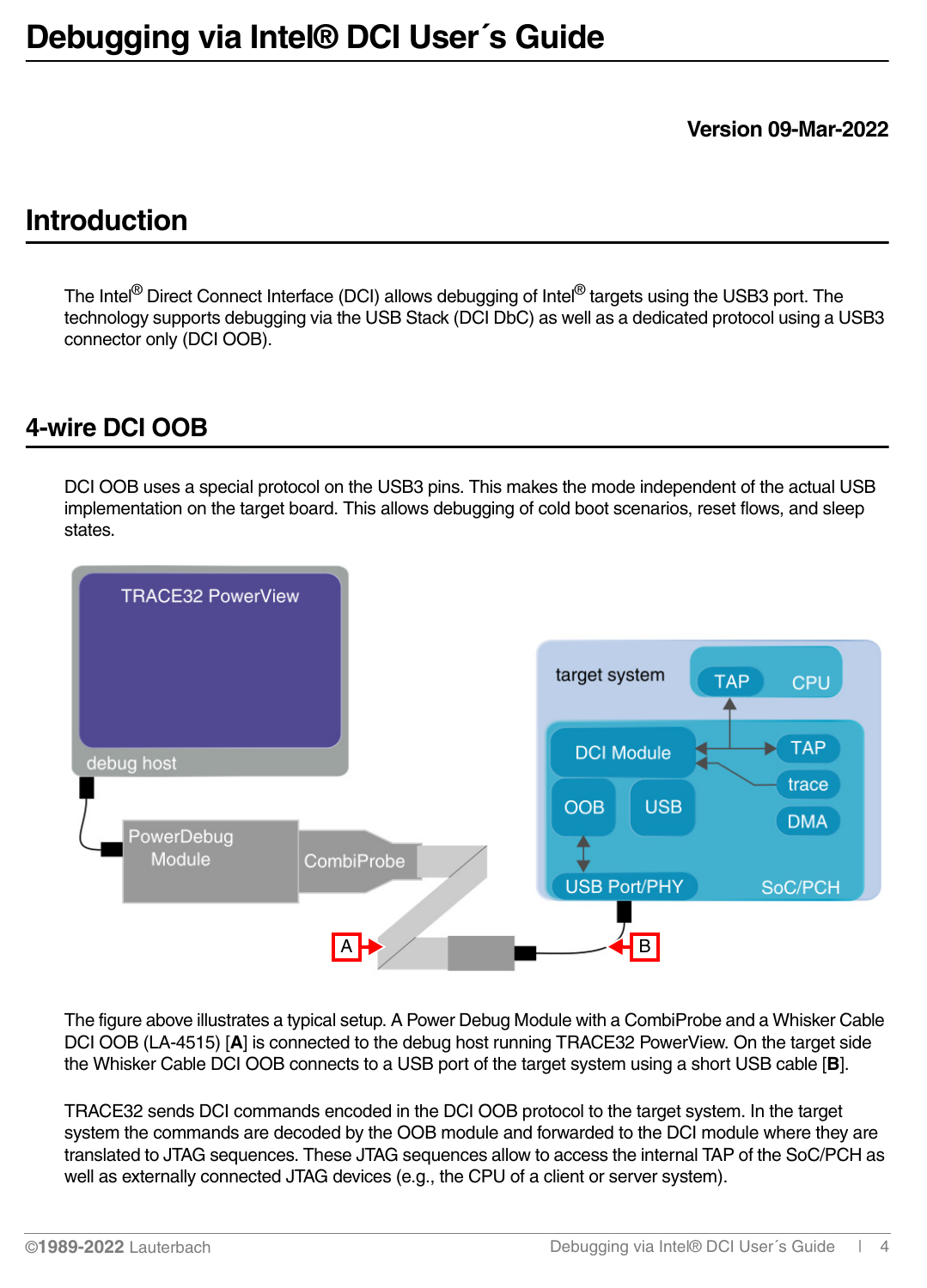Trace data can be exported through the DCI module and recorded by the CombiProbe.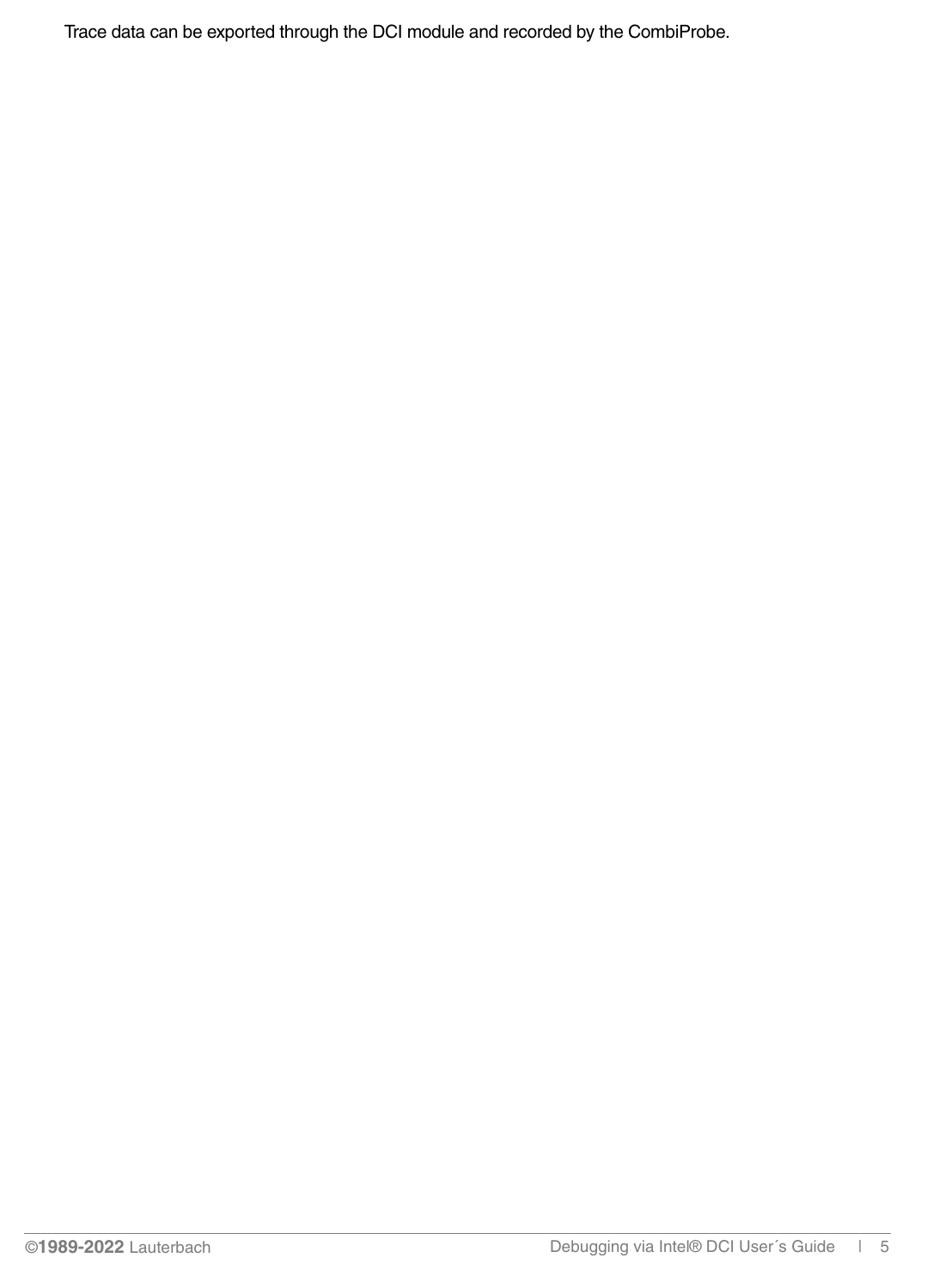<span id="page-5-0"></span>In the following the available DCI OOB hardware is shown.

### **Whisker Cable DCI OOB for CombiProbe Version 1**

- A B C E D
- 
- 
- **C** Cable to CombiProbe
- **A** USB cable to target system **D** USB connector for target system
- **B** VBUS jumper **E** 34-pin expansion connector (proprietary)

### <span id="page-5-1"></span>**Whisker Cable DCI OOB for CombiProbe Version 2**



- 
- 
- **C** Cable to CombiProbe
- **A** USB cable to target system **D** USB connector for target system
- **B** VBUS slider **E** 34-pin expansion connector (proprietary)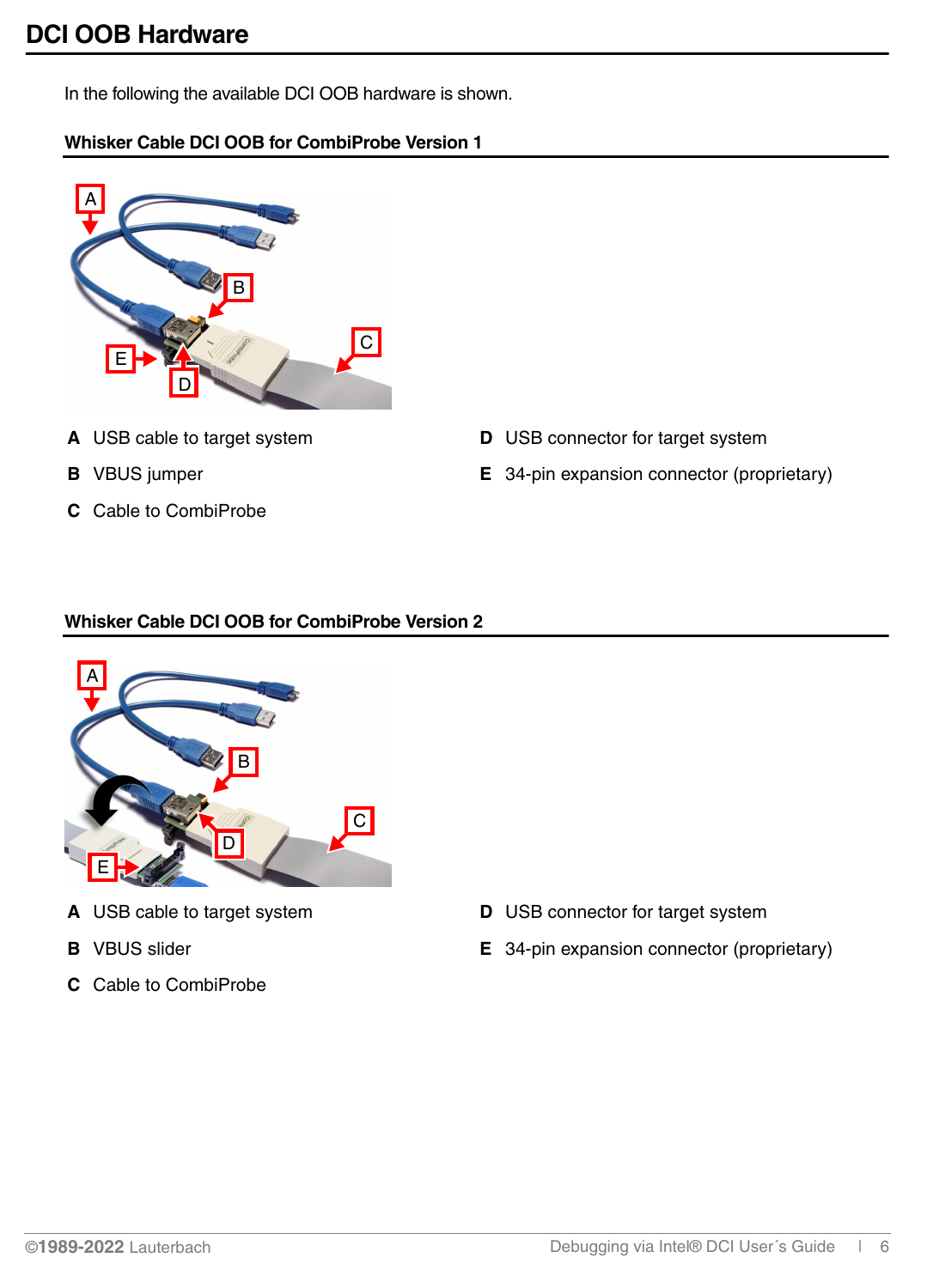<span id="page-6-0"></span>DCI DbC allows debugging using the OS USB stack.

| <b>TRACE32 PowerView</b>            |                                           |
|-------------------------------------|-------------------------------------------|
|                                     | target system<br><b>TAP</b><br><b>CPU</b> |
| TRACE32<br><b>USB Debug BackEnd</b> | <b>TAP</b><br><b>DCI Module</b><br>trace  |
| libusb                              | <b>USB</b><br><b>OOB</b><br><b>DMA</b>    |
| <b>OS USB Stack</b>                 |                                           |
| debug host                          | <b>USB Port/PHY</b><br>SoC/PCH            |
|                                     |                                           |
|                                     |                                           |

The figure above illustrates a typical setup. TRACE32 only runs on the debug host. The target system connects to the debug host using a USB cable.

TRACE32 sends DCI commands encoded in the USB protocol to the target system using libusb and the USB Stack of the operating system. In the target system the commands are decoded by the USB implementation and forwarded to the DCI module where they are translated to JTAG sequences. These JTAG sequences allow to access the internal TAP of the SoC/PCH as well as externally connected JTAG devices (e.g., the CPU of a client or server system).

Trace data can be directly exported via USB and recorded by TRACE32 on the debug host. DCI DbC also provides a DMA capability for fast download of the system RAM. Support of these capabilities by TRACE32 depends on the used target system.

For using DCI DbC, please observe the **"System Requirements"** (usbdebug\_user.pdf).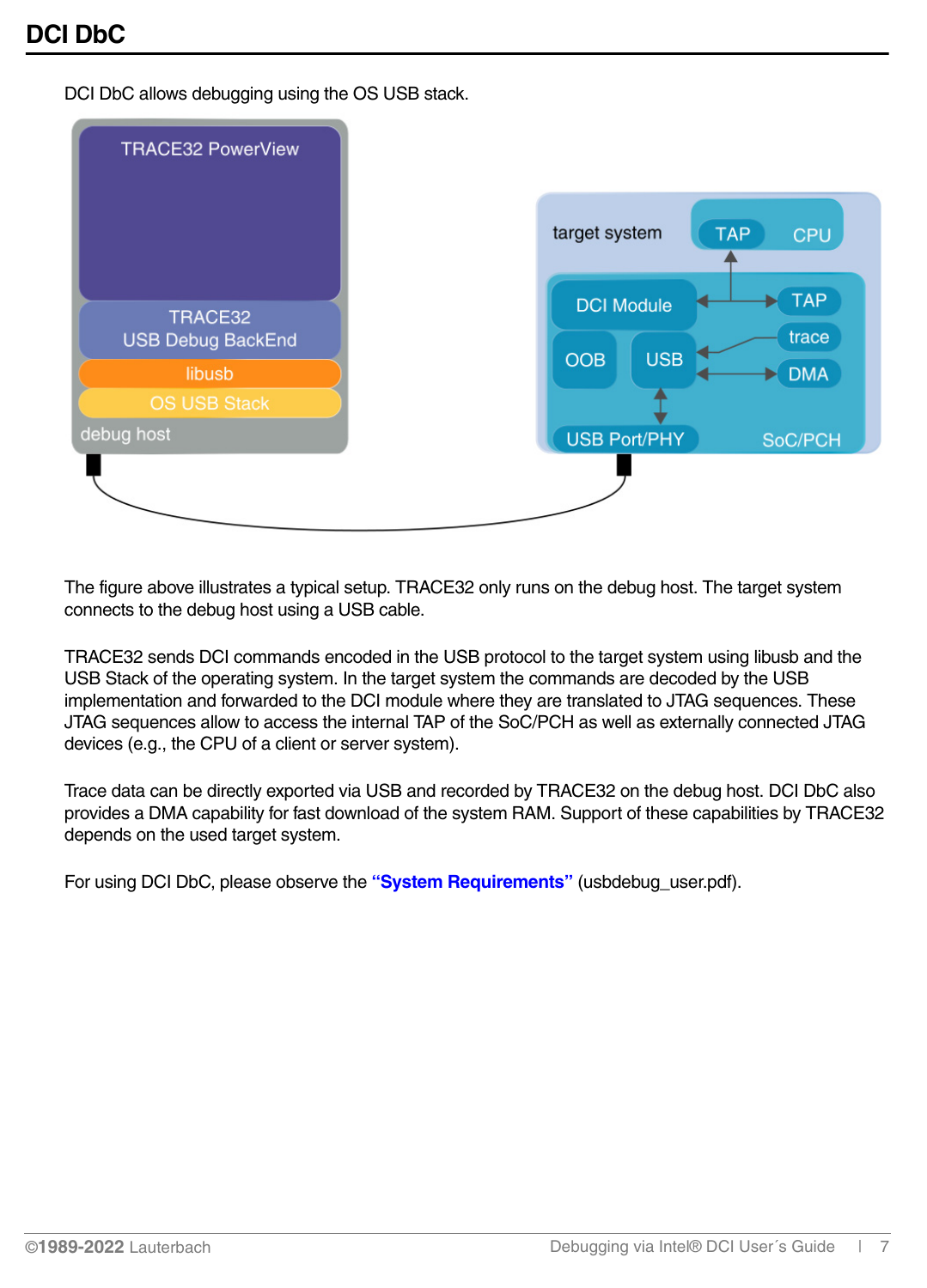<span id="page-7-0"></span>For debugging using Intel<sup>®</sup> DCI your target system must fulfill the following:

- The BIOS must enable DCI debugging or provide a user option to do so. Please contact your BIOS manufacturer to clarify if your BIOS conforms to the *Intel® BIOS Writer's Guide* requirements for DCI support.
- For using DCI OOB, the USB part of your target system must be electrically designed such that DCI OOB signaling is not blocked. This is of special importance for USB Type-C solutions. Details about these requirements can be found in the appropriate *Intel® Platform Design Guide.*

### <span id="page-7-1"></span>**Related Documents**

- **["Intel® x86/x64 Debugger"](#page-1-0)** (debugger\_x86.pdf)
- **["Debugging via USB User´s Guide"](#page-1-0)** (usbdebug\_user.pdf)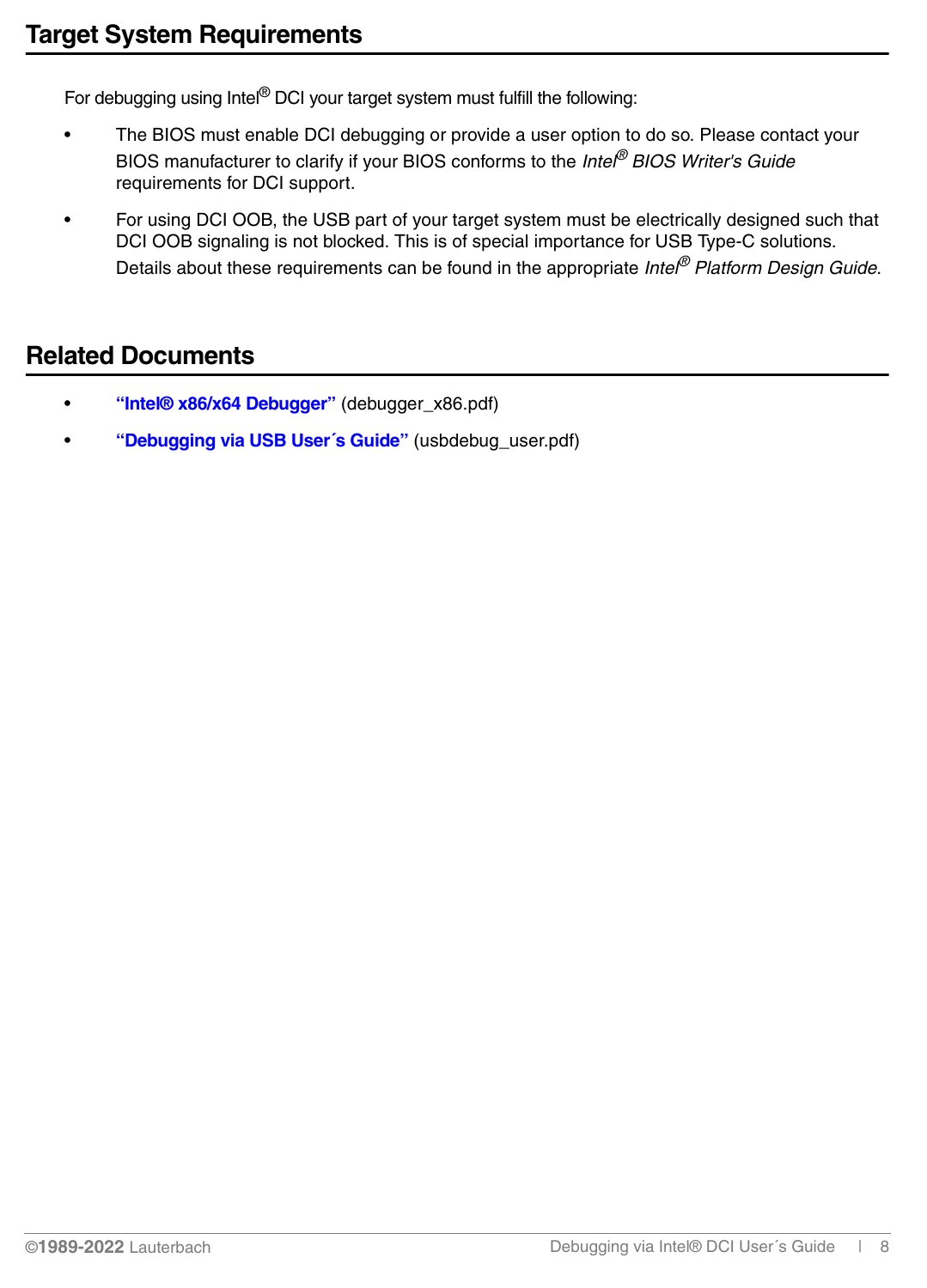### <span id="page-8-1"></span><span id="page-8-0"></span>**Prepare Your Target**

Irrespective of which DCI variant is used, debugging via DCI needs to be activated in the BIOS of the target system first. Please contact your BIOS manufacturer for instructions.

# <span id="page-8-2"></span>**Connecting to an Intel® SoC using DCI OOB**

- 1. Connect your TRACE32 hardware and start the TRACE32 software, as described in **"Starting a TRACE32 PowerView Instance"** (training\_debugger\_x86.pdf).
- 2. For SoCs configure the CPU, e.g., by executing the following command:

SYStem.CPU APOLLOLAKE

3. Establish the debug connection:

SYStem.Attach

On a successful connect, the TRACE32 state line displays "running" or "cpu power down":

| MMX<br>FPU<br>Register | FPI.<br>agister | ММХ |
|------------------------|-----------------|-----|
| υ                      | cpu power down  | .   |

You are now ready to debug the x86 core using DCI OOB. For information on how to continue, please refer to:

- **["Basic Debugging Intel® x86/x64"](#page-1-0)** (training\_debugger\_x86.pdf) or
- **["Intel® x86/x64 Debugger"](#page-1-0)** (debugger\_x86.pdf)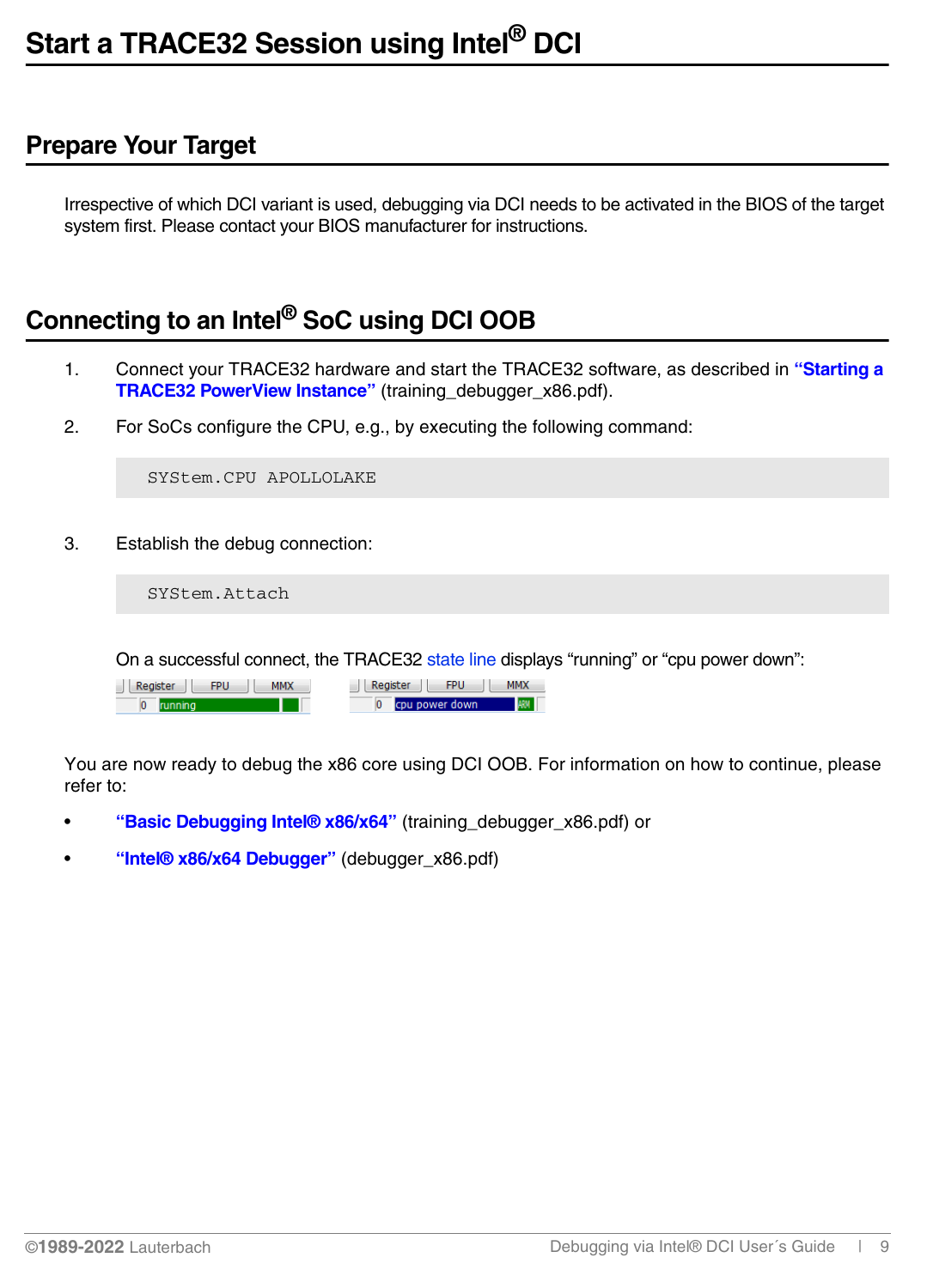# <span id="page-9-0"></span>**Connecting to an Intel® Client or Server System using DCI OOB**

- 1. Connect your TRACE32 hardware and start the TRACE32 software, as described in **"Starting a TRACE32 PowerView Instance"** (training\_debugger\_x86.pdf).
- 2. For client or server systems configure CPU, PCH, and core number e.g.:

SYStem.CONFIG PCH SUNRISEPOINT SYStem.DETECT CPU SYStem.DETECT CORES

The results are displayed in the **AREA.view** window:



3. Establish the debug connection:

SYStem.Attach

On a successful connect, the TRACE32 state line displays "running" or "cpu power down":

| <b>FPU</b><br><b>MMW</b> | <b>CDL</b><br><b>ster</b> |  |
|--------------------------|---------------------------|--|
|                          | cpu power down            |  |

You are now ready to debug the x86 core using DCI OOB. For information on how to continue, please refer to:

- **["Basic Debugging Intel® x86/x64"](#page-1-0)** (training\_debugger\_x86.pdf) or
- **["Intel® x86/x64 Debugger"](#page-1-0)** (debugger\_x86.pdf)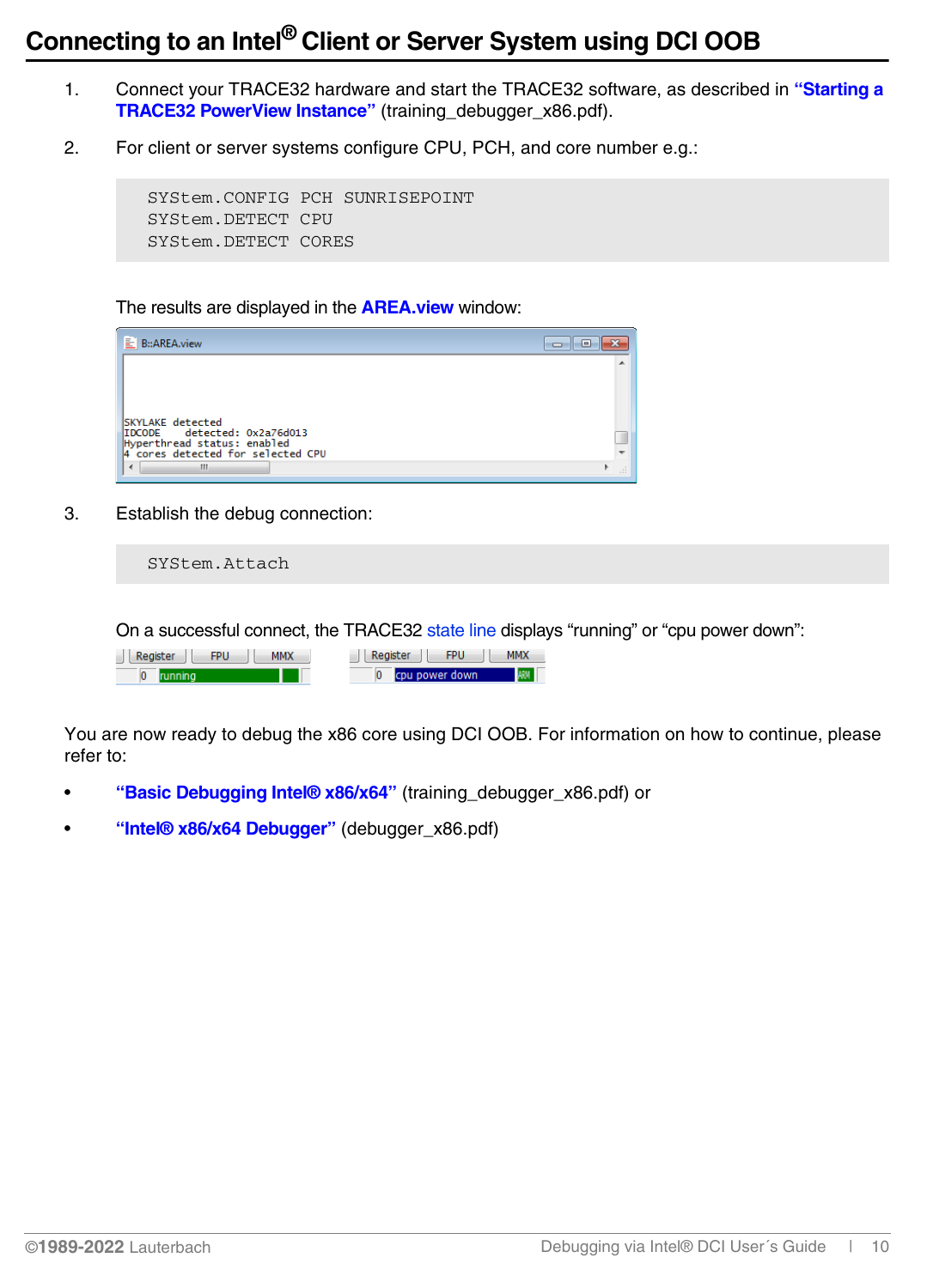# <span id="page-10-0"></span>**Connecting to an Intel® SoC using DCI DbC**

- 1. Install the target USB driver and start a TRACE32 session for USB debugging as described in **["Debugging via USB User´s Guide"](#page-1-0)** (usbdebug\_user.pdf).
- 2. For SoCs configure the CPU, e.g., by executing the following command:

SYStem.CPU APOLLOLAKE

3. Select the **IntelUSB0** debug port and configure the USB parameters for the debug connection, e.g., by executing the following commands:

SYStem.CONFIG DEBUGPORT IntelUSB0 SYStem.CONFIG USB SETDEVice Debug 1. 0x8087 0x0A73

In this example, "1." is the number of the debug enabled interface, "0x8087" is the vendor ID of the target system and "0x0A73" is the product ID of the target system. These parameters can be determined interactively as described in **"Select a USB Device via the GUI"** (usbdebug\_user.pdf). For details, please refer to **SYStem.CONFIG.USB**.

4. For tracing via DbC, add the configuration for the trace interface, e.g.:

SYStem.CONFIG USB SETDEVice Trace 2. 0x08087 0x0A73

5. For using DMA via DbC, add the configuration for the DMA interface, e.g.:

SYStem.CONFIG USB SETDEVice DMA 3. 0x08087 0x0A73

6. Establish the debug connection:

SYStem.Attach

On a successful connect, the TRACE32 state line displays "running" or "cpu power down":



You are now ready to debug the x86 core using DCI DbC. For information on how to continue, please refer to:

- **["Basic Debugging Intel® x86/x64"](#page-1-0)** (training debugger x86.pdf) or
- **["Intel® x86/x64 Debugger"](#page-1-0)** (debugger\_x86.pdf)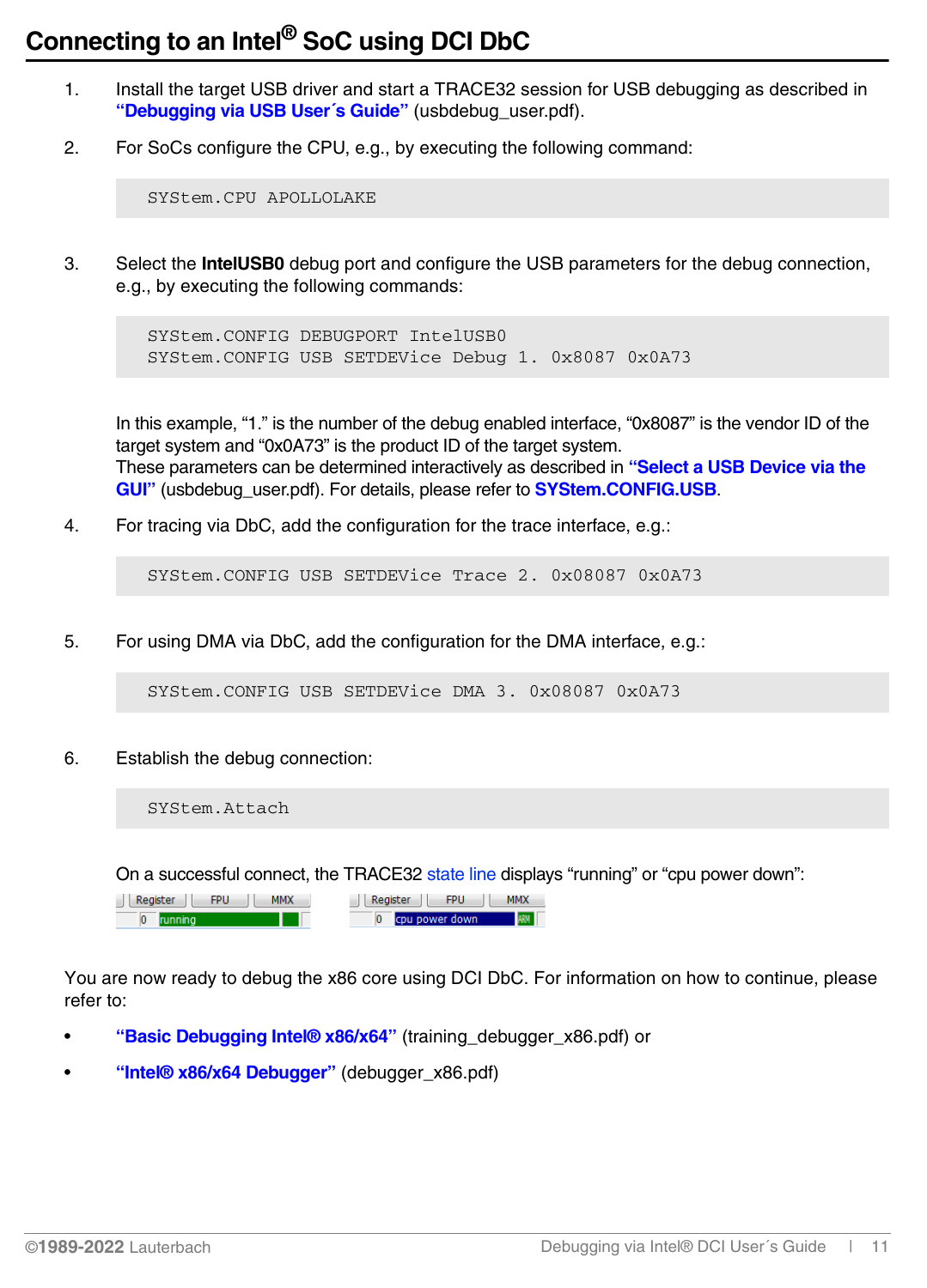## <span id="page-11-0"></span>**Connecting to an Intel® Client or Server System using DCI DbC**

- 1. Install the target USB driver and start a TRACE32 session for USB debugging as described in **["Debugging via USB User´s Guide"](#page-1-0)** (usbdebug\_user.pdf).
- 2. Configure the PCH your board is using, e.g., by executing the following command:

SYStem.CONFIG PCH SUNRISEPOINT

3. Configure the USB parameters for the debug connection, e.g., by executing the following commands:

```
SYStem.CONFIG DEBUGPORT IntelUSB0
SYStem.CONFIG USB SETDEVice Debug 1. 0x8087 0x0A6E
```
In this example, "1." is the number of the debug enabled interface, "0x8087" is the vendor ID of the target system and "0x0A73" is the product ID of the target system. These parameters can be determined interactively as described in **"Select a USB Device via the GUI"** (usbdebug\_user.pdf). For details, please refer to **SYStem.CONFIG.USB**.

4. Run the following commands to detect CPU and core number automatically:

```
SYStem.DETECT CPU
SYStem.DETECT CORES
```
The results are displayed in the **AREA.view** window:

| E<br><b>B::AREA.view</b>                                         | $\equiv$ |
|------------------------------------------------------------------|----------|
|                                                                  |          |
|                                                                  |          |
|                                                                  |          |
| SKYLAKE detected                                                 |          |
| IDCODE detected: 0x2a76d013                                      |          |
| Hyperthread status: enabled<br>4 cores detected for selected CPU |          |
| ш<br>∢                                                           |          |

5. Establish the debug connection:

SYStem.Attach

On a successful connect, the TRACE32 state line displays "running" or "cpu power down":

| <b>BARANZ</b><br><b>COLL</b> | <b>MMV</b><br>EDI.<br>тгал |
|------------------------------|----------------------------|
| $\overline{0}$               | cpu power down             |

You are now ready to debug the x86 core using DCI DbC. For information on how to continue, please refer to:

- **["Basic Debugging Intel® x86/x64"](#page-1-0)** (training\_debugger\_x86.pdf) or
- **["Intel® x86/x64 Debugger"](#page-1-0)** (debugger\_x86.pdf)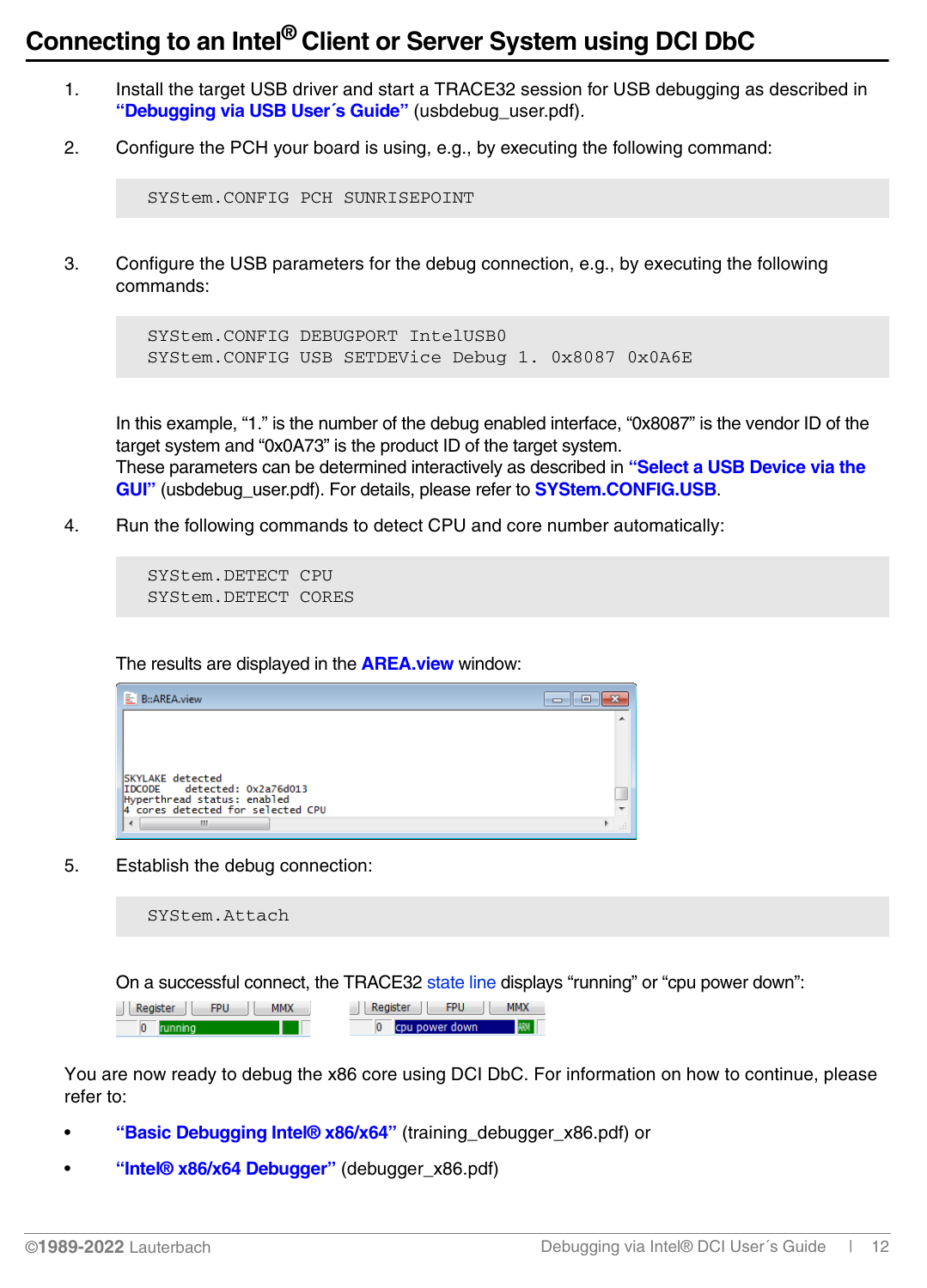<span id="page-12-0"></span>The following describes some possible error scenarios, along with suggestions how to resolve them:

### <span id="page-12-1"></span>**DCI error: no response to connect pattern**

TRACE32 did not receive any response from the target.

- Make sure the USB cable is connected to a DCI enabled USB port.
- Make sure DCI is enabled in the BIOS of the target system.
- Configure the DO-Routing manually. For details, see **[SYStem.DCI.DOrouting](#page-17-0)**.
- In case you are using a USB Type-C connector, try flipping the plug.
- Consider removing common mode chokes in the USB path.

### <span id="page-12-2"></span>**Could not stop the target**

TRACE32 could not halt the processor, but the DCI connection is working.

Make sure debugging is enabled in the BIOS of the target system.

### <span id="page-12-3"></span>**Target Power Fail**

Using DCI TRACE32 cannot detect whether the target system is powered. Thus all connection losses are interpreted as power fails. In case you are encountering target power fails, but your target system is powered:

- Try a lower DCI OOB clock. For details, see **[SYStem.DCI.BssbClock](#page-15-2)**.
- Consider removing common mode chokes in the USB path.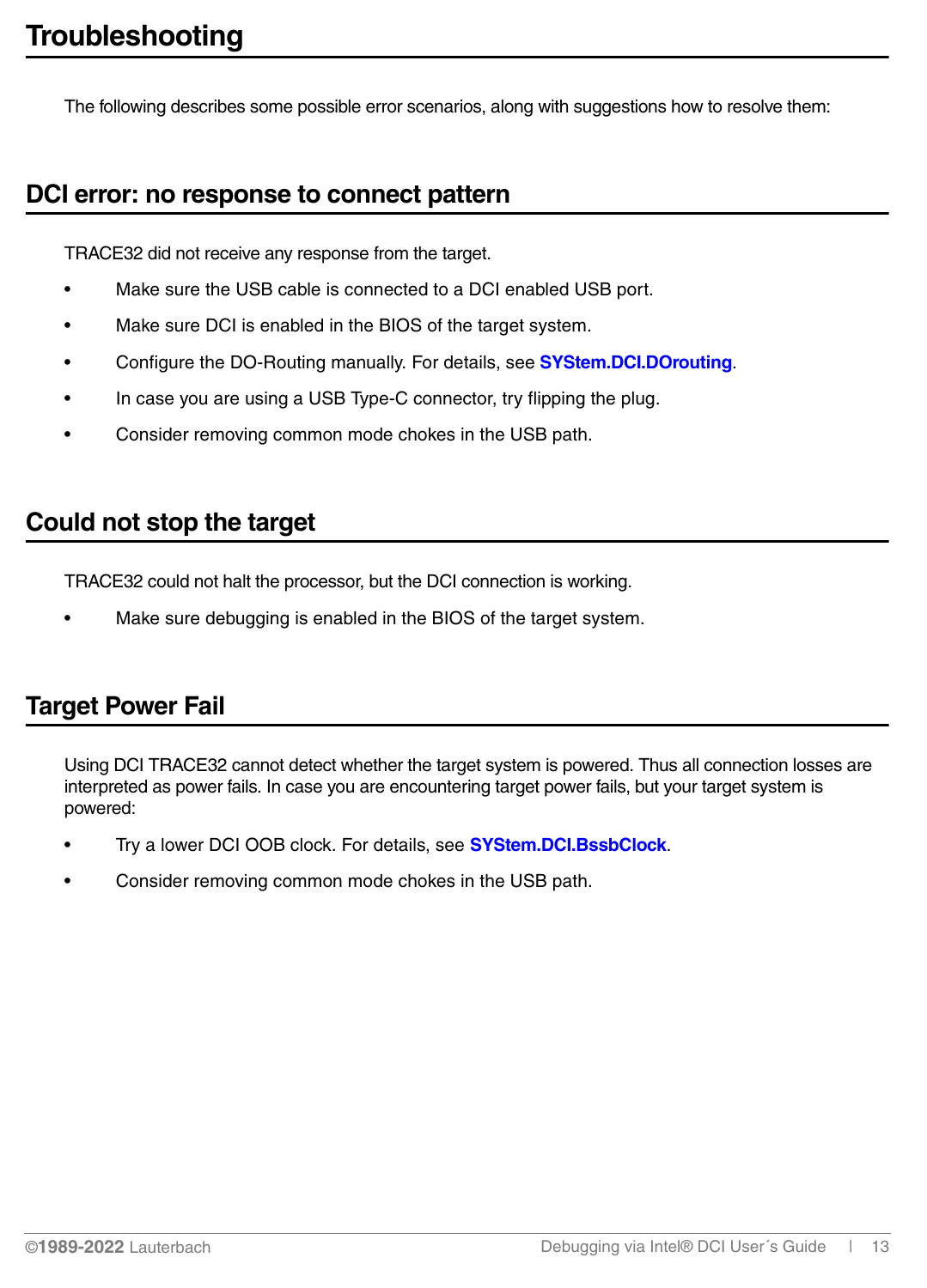### <span id="page-13-1"></span><span id="page-13-0"></span>**DCI DCI** Commands to configure the Intel® DCI trace handler

The Intel<sup>®</sup> DCI trace handler is a hardware module of the Intel<sup>®</sup> DCI implementation on the target system. This module is responsible for forwarding trace data coming from the Intel<sup>®</sup> Trace Hub to a DCI transport.

The **DCI** command group allows expert control of this hardware module. If using the Intel® Trace Hub commands this configuration is done automatically.



<span id="page-13-2"></span>**DCI.DESTination** Set trace destination

<span id="page-13-3"></span>

| Format:                    | DCI.DESTination [OOB   DBC]                                              |
|----------------------------|--------------------------------------------------------------------------|
|                            | Configures to which destination the trace data is routed.                |
| <b>OOB</b> (default)       | Stream the trace data to the Intel® DCI OOB interface.                   |
| <b>DBC</b>                 | Stream the trace data to the Intel <sup>®</sup> DCI DbC interface (USB). |
| See also                   |                                                                          |
| $\blacksquare$ DCI         |                                                                          |
| <b>DCI.ON</b>              | Enable trace handler                                                     |
| Format:                    | <b>DCI.ON</b>                                                            |
| Enables the trace handler. |                                                                          |
| See also                   |                                                                          |
| DCI                        |                                                                          |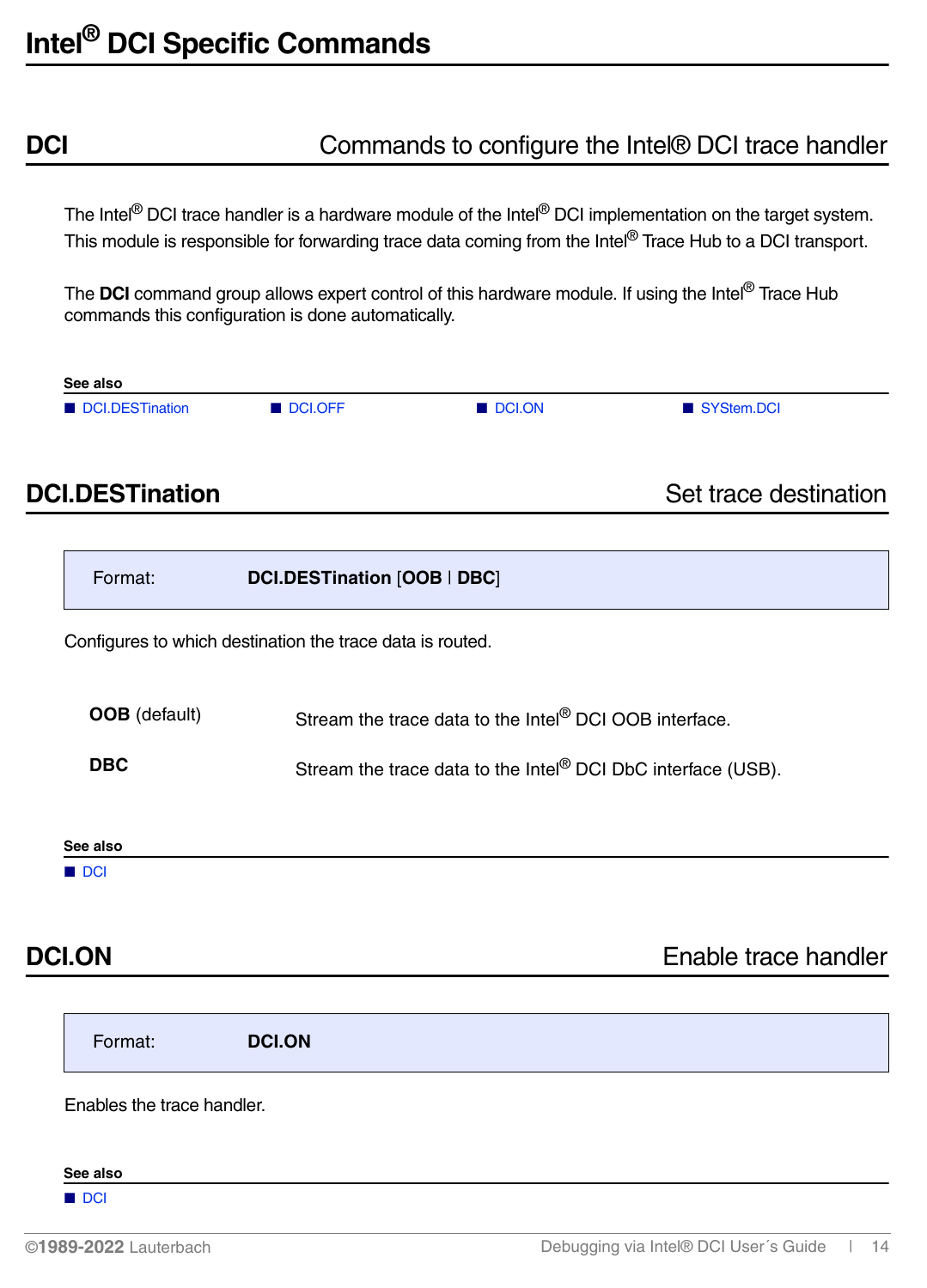<span id="page-14-0"></span>Format: **DCI.OFF**

Disables the trace handler.

**See also**

■ DCI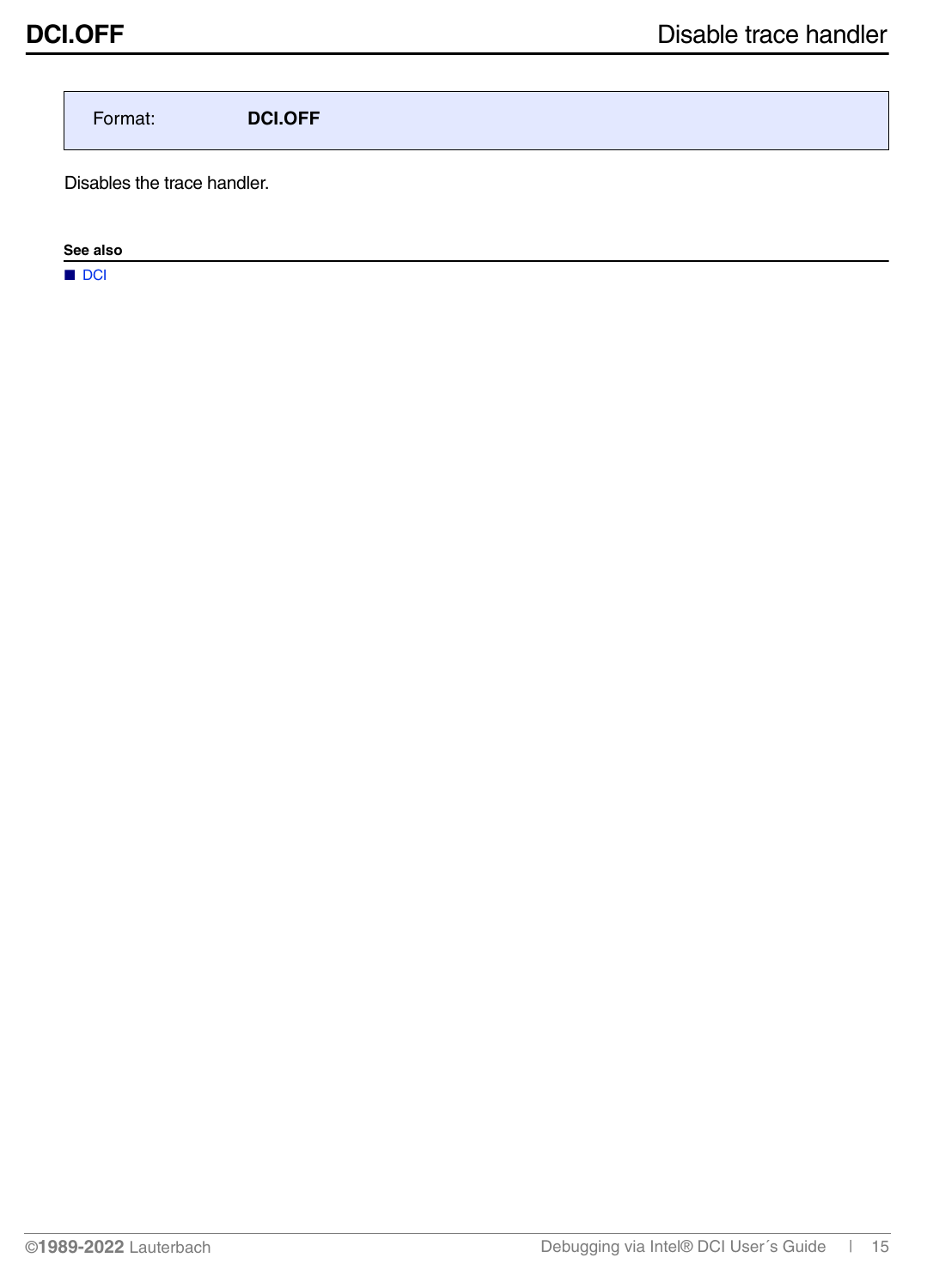<span id="page-15-0"></span>Using the **SYStem.DCI** command group, you can configure target properties as well as the DCI OOB hardware.

|  | ee also |
|--|---------|
|--|---------|

- 
- 
- 
- 
- [SYStem.DCI.DOrouting](#page-17-0) [SYStem.DCI.PortPower](#page-18-0)  [SYStem.DCI.TimeOut](#page-19-0)  SYStem.state ■ [DCI](#page-13-1) ❏ [SYStem.DCI.Bridge\(\)](#page-20-4) ❏ [SYStem.DCI.BssbClock\(\)](#page-20-5)
- [SYStem.DCI.Bridge](#page-15-1)  [SYStem.DCI.BssbClock](#page-15-2)  [SYStem.DCI.CKDIrouting](#page-16-0)  [SYStem.DCI.DisCONnect](#page-16-1)

▲ 'Intel® DCI Specific Functions' in 'Debugging via Intel® DCI User's Guide'

# <span id="page-15-1"></span>**SYStem.DCI.Bridge** Select DCI bridge

Format: **SYStem.DCI.Bridge** *<bridge\_name>*

Configures TRACE32 for the specific DCI bridge implementation used in your system. For known Intel® SoCs and PCHs this setting is done automatically based on CPU/PCH settings.

**See also**

■ [SYStem.DCI](#page-15-0) □ SYStem.DCI.Bridge()

<span id="page-15-2"></span>**SYStem.DCI.BssbClock** Configure DCI OOB clock rate

```
Format: SYStem.DCI.BssbClock <frequency> [<slow_frequency>]
```
Configures the operating frequency used by the TRACE32 DCI OOB hardware. The maximum frequency is 100 MHz.

*<frequency>* Frequency during normal operation. Default: 100MHz.

*<slow\_frequency>* Frequency used during connect and during low power phases. The default is based on the selected platform.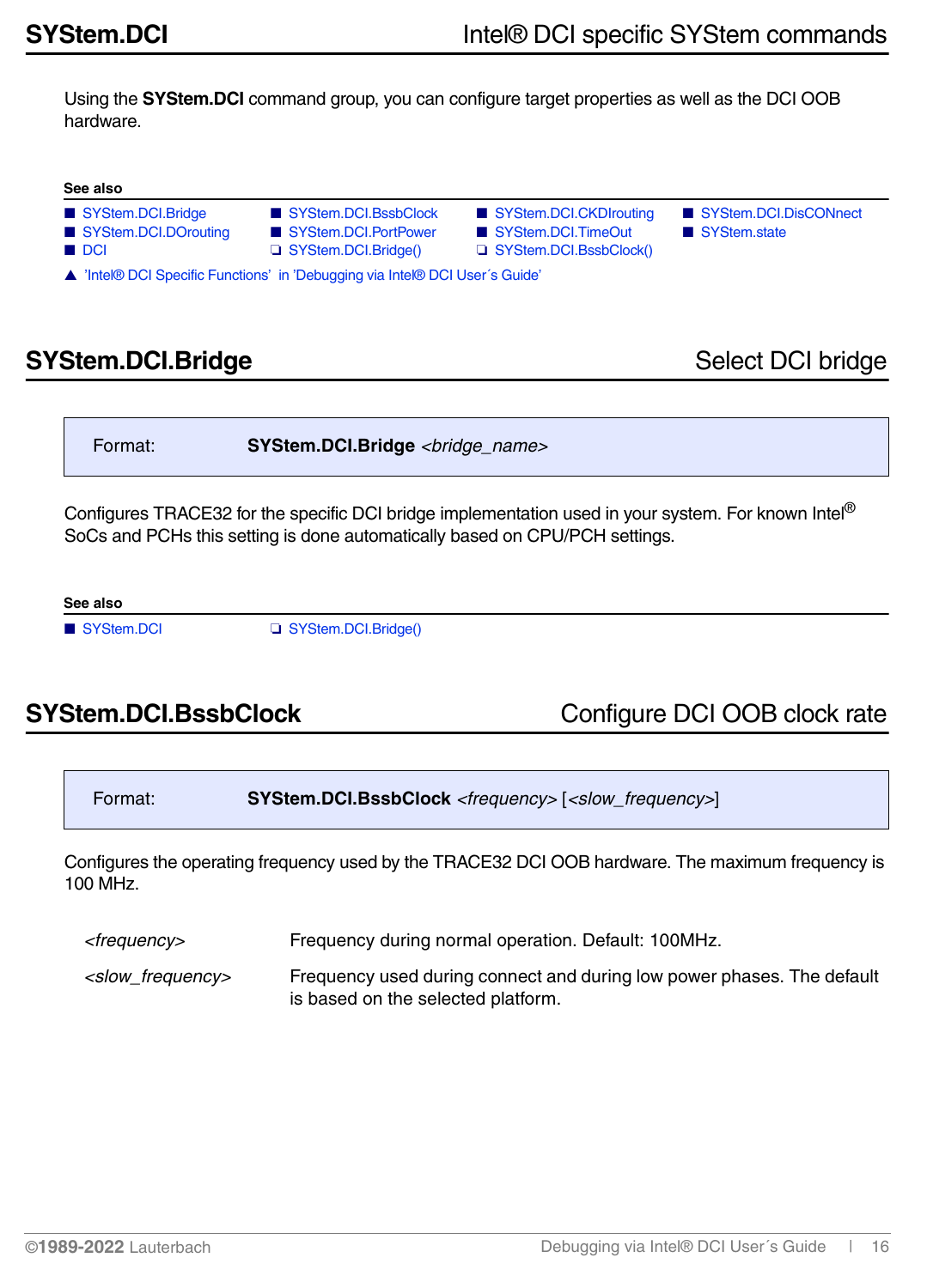SYStem.DCI.BssbClock 50.MHz

**See also**

■ [SYStem.DCI](#page-15-0) □ SYStem.DCI.BssbClock()

# <span id="page-16-0"></span>**SYStem.DCI.CKDIrouting** Routing Routing of the CK and DI signals

| Format:                                                                                                                                                                                                                                           | SYStem.DCI.CKDIrouting [STRAIGHTthrough   CROSSover]                                                                                                                 |  |
|---------------------------------------------------------------------------------------------------------------------------------------------------------------------------------------------------------------------------------------------------|----------------------------------------------------------------------------------------------------------------------------------------------------------------------|--|
| Configures how the CK and DI signals are mapped to the super speed rx signals on the USB 3 connector of<br>the target. This configuration option is available for 4-wire DCI OOB only. The configuration must be set<br>before trying to connect. |                                                                                                                                                                      |  |
| <b>STRAIGHTthrough</b>                                                                                                                                                                                                                            | The signals CK and DI are routed in compliance with the Intel DCI<br>specification. Set if the rx signals are connected one-to-one from the chip<br>to the USB port. |  |
| <b>CROSSover</b>                                                                                                                                                                                                                                  | The signals CK and DI are routed contrary to the Intel DCI specification.<br>Set if the rx signals are connected cross-over from the chip to the USB<br>port.        |  |
| See also                                                                                                                                                                                                                                          |                                                                                                                                                                      |  |

■ [SYStem.DCI](#page-15-0)

# <span id="page-16-1"></span>**SYStem.DCI.DisCONnect Force DCI disconnect**

Format: **SYStem.DCI.DisCONnect**

Terminates the low-level DCI connection.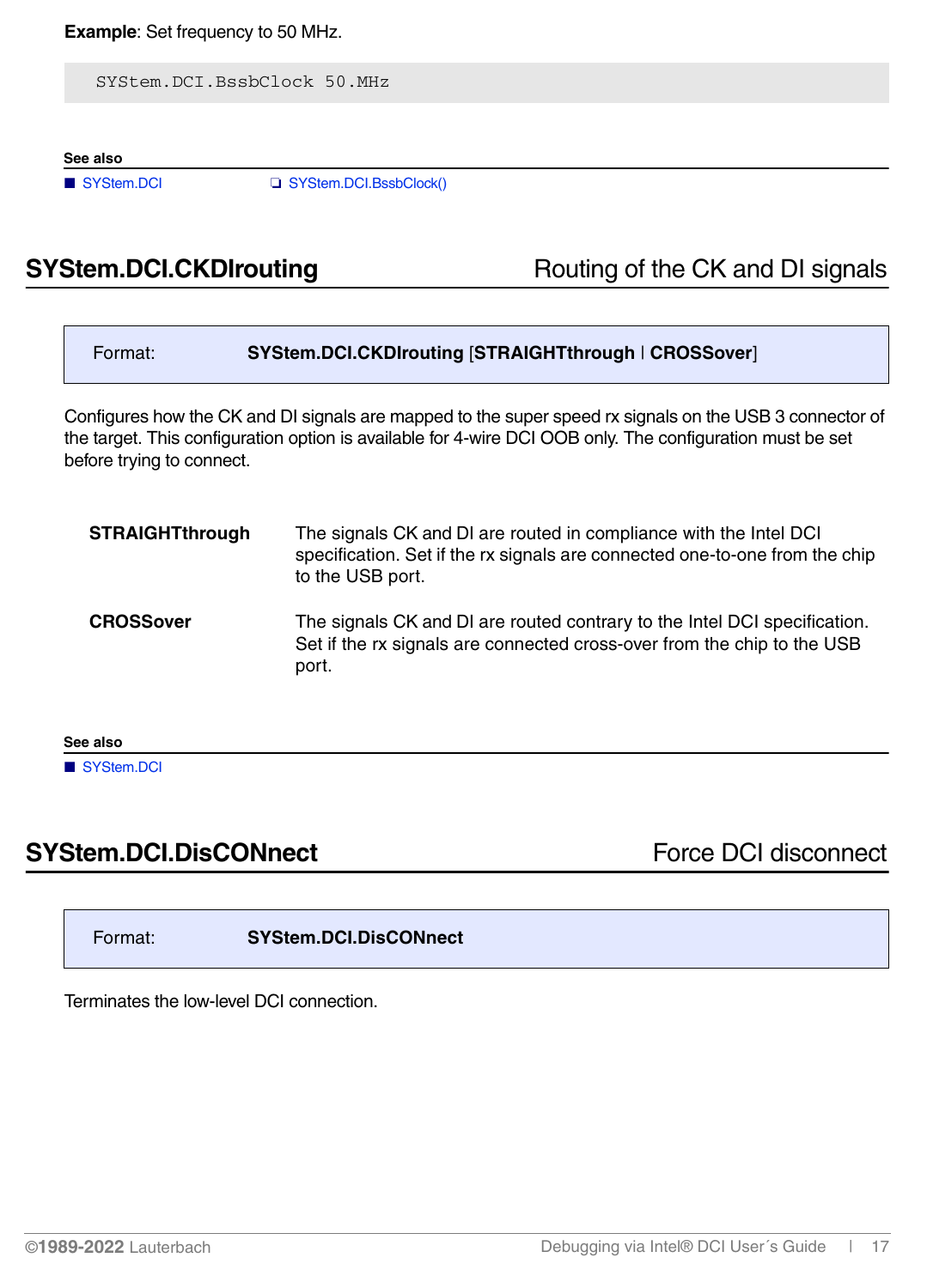Normally TRACE32 will manage the connect and disconnect of the DCI connection used for the debug session automatically. However, in some cases explicit termination of the DCI connection is required, e.g., when TRACE32 is used together with the T32 Remote API.

| <b>NOTE:</b> | <b>SYStem.DCI.DisCONnect</b> will not care about the overall state of your debug<br>session before disconnecting. |
|--------------|-------------------------------------------------------------------------------------------------------------------|
|              | To avoid problems, execute <b>SYStem.Down</b> on all TRACE32 instances before<br>executing this command.          |

### **See also**

■ [SYStem.DCI](#page-15-0)

### <span id="page-17-0"></span>**SYStem.DCI.DOrouting** Routing Routing of the DO signals

| Format: | SYStem.DCI.DOrouting [AUTO   STRAIGHTthrough   CROSSover] |
|---------|-----------------------------------------------------------|
|         |                                                           |

Configures how the DO signal pair is mapped to the super speed tx signals on the USB 3 connector of the target. This configuration option is available for 4-wire DCI OOB only. The configuration must be set before trying to connect.

| <b>AUTO</b> (default)  | TRACE32 tries to detect the routing automatically.                                                                                                                     |
|------------------------|------------------------------------------------------------------------------------------------------------------------------------------------------------------------|
| <b>STRAIGHTthrough</b> | The signals DO+ and DO- are routed in compliance with the Intel DCI<br>specification. Set if the tx signals are connected one-to-one from the chip<br>to the USB port. |
| <b>CROSSover</b>       | The signals DO+ and DO- are routed opposed to the Intel DCI<br>specification. Set if the tx signals are connected cross-over from the chip<br>to the USB port.         |

**See also**

■ [SYStem.DCI](#page-15-0)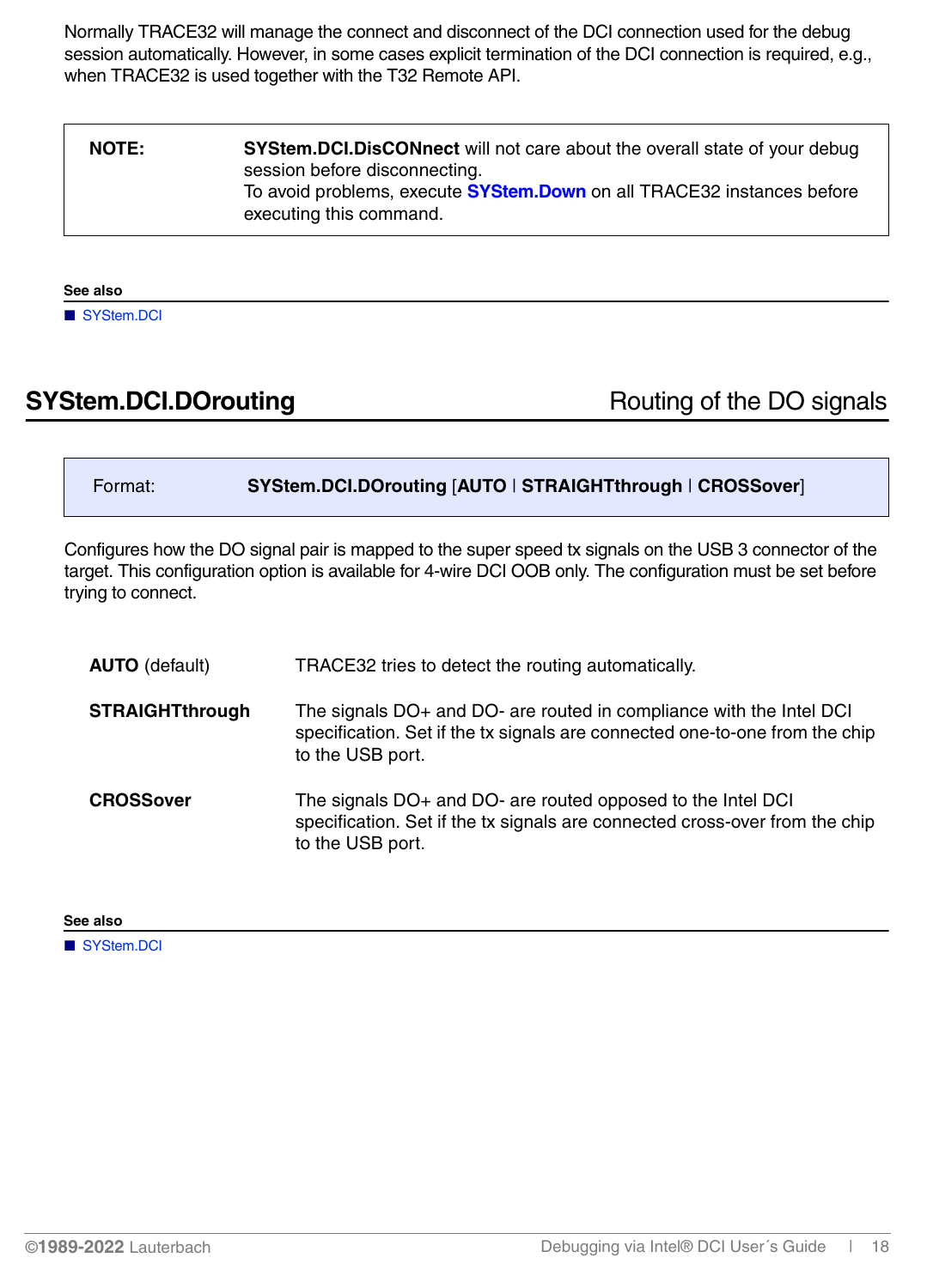<span id="page-18-0"></span>

| Format:        | SYStem.DCI.PortPower <mode></mode>                                                                       |
|----------------|----------------------------------------------------------------------------------------------------------|
| $<$ mode $>$ : | <b>OFF</b><br><b>DIScharge</b><br><b>SDP</b><br><b>CDP</b><br><b>DCPAUTO</b><br>DCPBC12<br><b>DCPDIV</b> |

Some TRACE32 DCI OOB hardware can drive the VBUS pin of the USB port from the debugger and emulate a USB charging port.

### **Preconditions**:

- Base module is PowerDebug USB3.0 or PowerDebug Pro.
- **["Whisker Cable DCI OOB for CombiProbe Version 2"](#page-5-1)**, page 6.
- The yellow slider on the CombiProbe Whisker must be set to on.

The following modes are available:

| <b>OFF</b> (default) | Do not drive VBUS.                                                                                           |
|----------------------|--------------------------------------------------------------------------------------------------------------|
| <b>DIScharge</b>     | Discharge VBUS.                                                                                              |
| <b>SDP</b>           | Standard Downstream Port according to the USB2.0 specification.                                              |
| <b>CDP</b>           | Charging Downstream Port according to the USB 2.0 BC1.2<br>specification.                                    |
| <b>DCPauto</b>       | Dedicated Charging Port<br>In this mode the used DCP scheme is automatically detected.                       |
| DCPBC12              | Dedicated Charging Port according to USB 2.0 BC1.2 specification.                                            |
| <b>DCPDIV</b>        | Dedicated Charging Port - Divider Mode<br>D+ and D- of the USB port are driven to 2V and 2.7V, respectively. |

### **See also**

■ [SYStem.DCI](#page-15-0)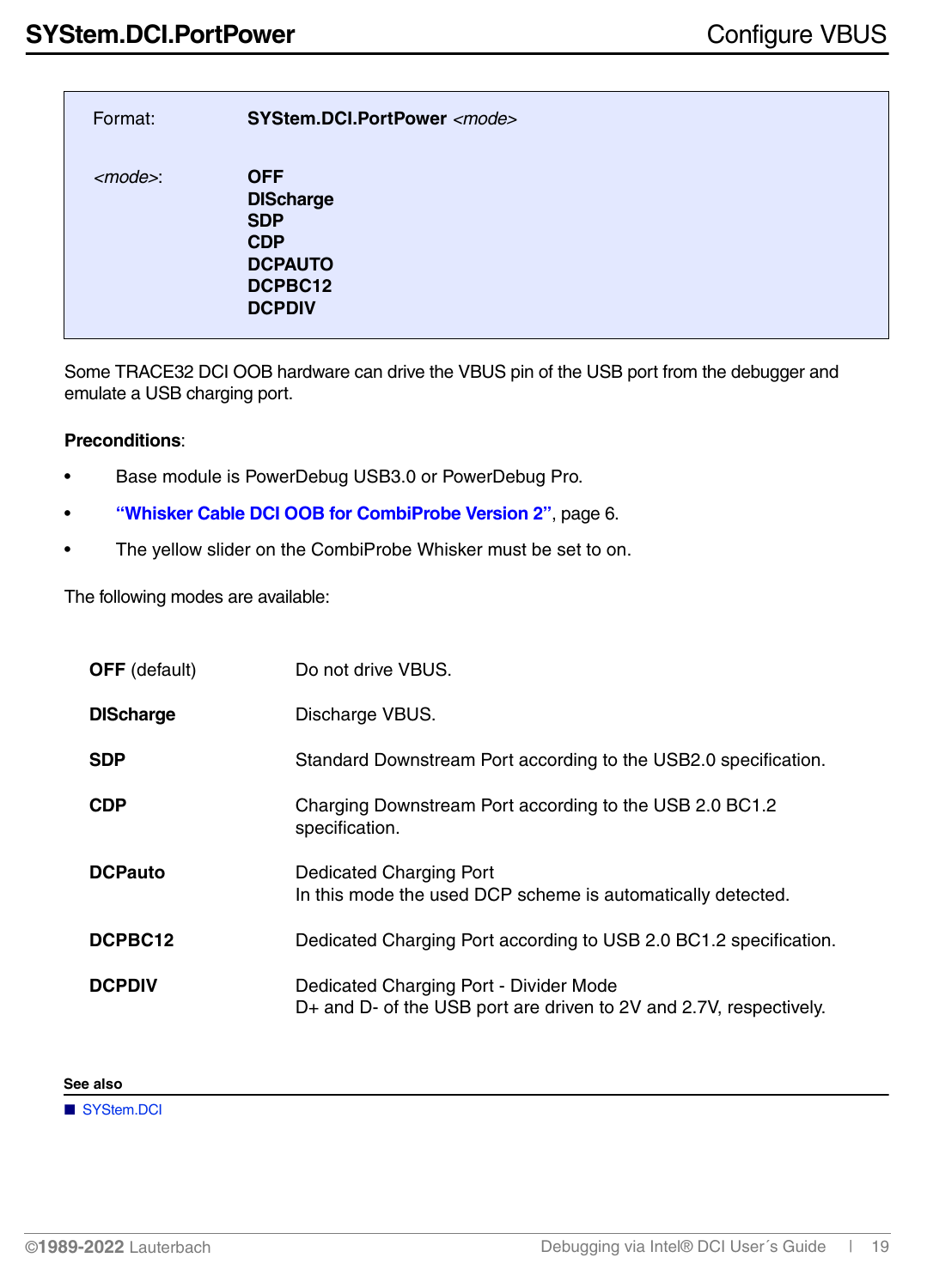<span id="page-19-0"></span>

| Format:                  | SYStem.DCI.TimeOut <operation> <time></time></operation> |
|--------------------------|----------------------------------------------------------|
| <operation>:</operation> | <b>SETtings</b><br><b>JTAG</b><br><b>PMChandshake</b>    |

Configure the timeout for certain internal operations. Do not change unless instructed to do so by the Lauterbach support.

The current value can be obtained using the **[SYStem.DCI.TimeOut\(\)](#page-21-1)** function.

**See also**

■ [SYStem.DCI](#page-15-0) ❏ [SYStem.DCI.TIMEOUT\(\)](#page-21-1)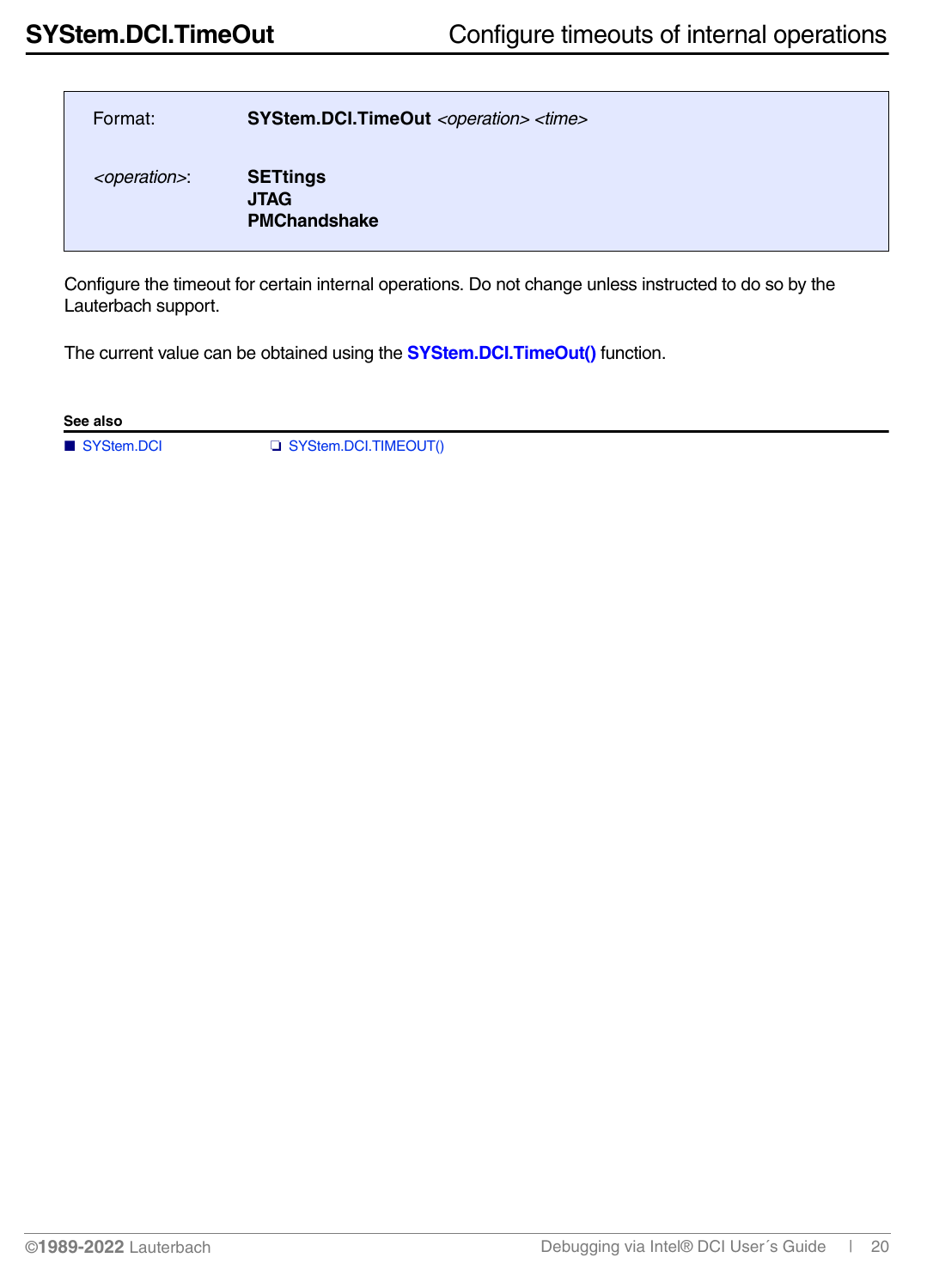### <span id="page-20-1"></span><span id="page-20-0"></span>**In This Section**

<span id="page-20-6"></span>

| See also                                                                 |                     |                        |                                                            |
|--------------------------------------------------------------------------|---------------------|------------------------|------------------------------------------------------------|
| SYStem.DCI                                                               | SYStem.DCI.Bridge() | SYStem.DCI.BssbClock() | SYStem.DCI.TIMEOUT()                                       |
| $V \cap L_{\text{max}}$ $\cap$ $\cap$ $\cap$ $\cup$ $\cup$ $\cup$ $\cap$ |                     |                        | $\Omega$ constantly and a stand $\Gamma$ $\Omega$ but deep |

<span id="page-20-2"></span>**SYStem.DCI.Bridge()** Currently selected DCI bridge

[build 68208 - DVD 09/2016]

<span id="page-20-4"></span>

| Syntax: | SYStem.DCI.Bridge() |
|---------|---------------------|
|         |                     |

Returns the name of the currently selected DCI bridge. The bridge is selected with the **[SYStem.DCI.Bridge](#page-15-1)** command.

### **Return Value Type**: String.

### **Example**:

PRINT SYStem.DCI.Bridge()

# <span id="page-20-3"></span>**SYStem.DCI.BssbClock()** Currently selected DCI OOB clock

[build 68208 - DVD 09/2016]

<span id="page-20-5"></span>

| Syntax:                                                        | SYStem.DCI.BssbClock( <clock_name>)</clock_name> |  |
|----------------------------------------------------------------|--------------------------------------------------|--|
| <clock< th=""><th><b>ACTIVE   DEFault   SLOW</b></th></clock<> | <b>ACTIVE   DEFault   SLOW</b>                   |  |
| name>:                                                         |                                                  |  |

Returns the value of the current DCI OOB clock rate. The clock rate is configured with the **[SYStem.DCI.BssbClock](#page-15-2)** command.

### **Parameter Type: String.**

| <b>ACTIVE</b>  | The currently active DCI OOB clock.                                         |
|----------------|-----------------------------------------------------------------------------|
| <b>DEFault</b> | The value of the DCI OOB clock used during normal operation.                |
| <b>SLOW</b>    | The value of the DCI OOB clock used during connect and low power<br>phases. |

### **Return Value Type**: Decimal value.